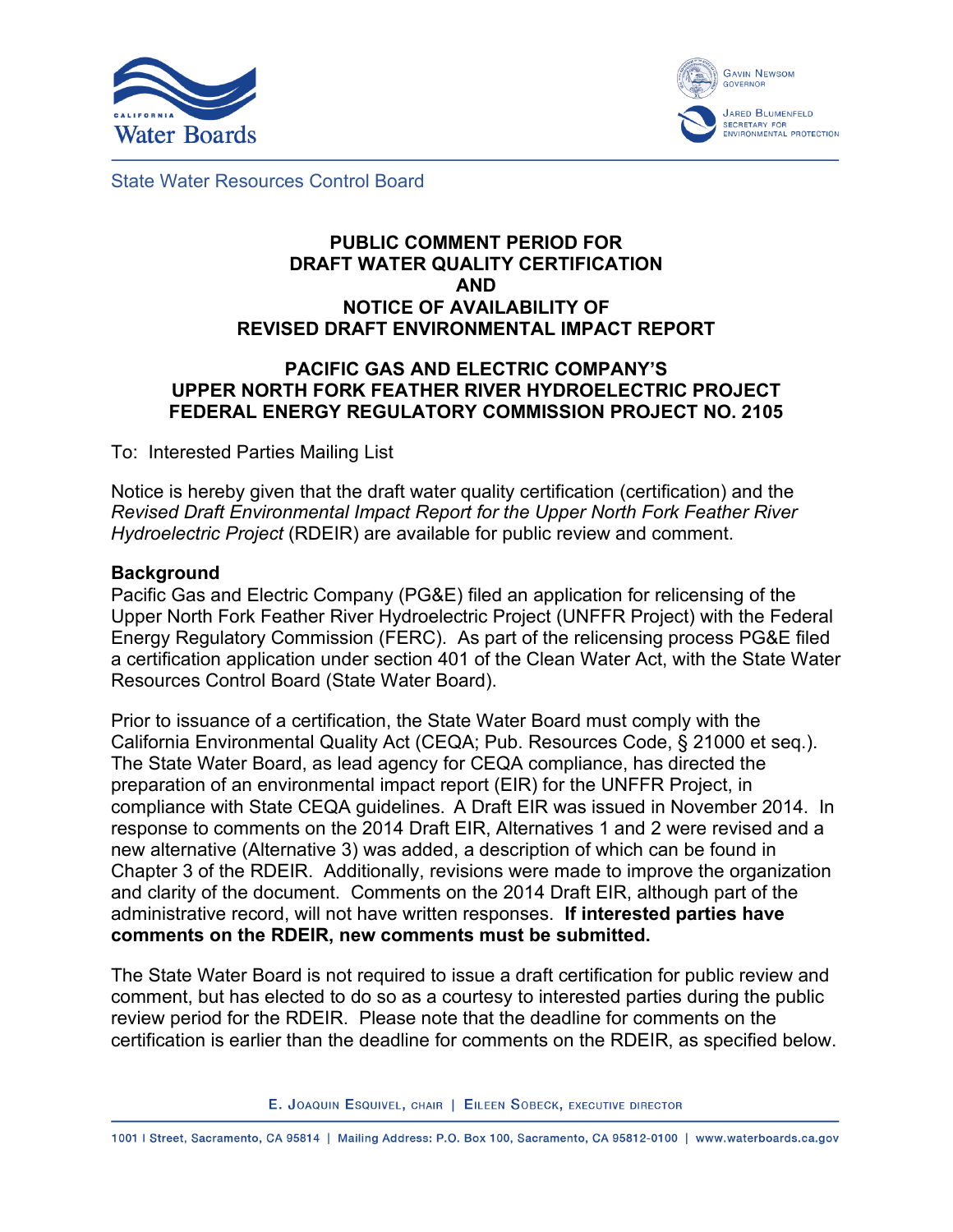# **The UNFFR Project**

The UNFFR Project is located in the upper reaches of the North Fork Feather River watershed, upstream of Lake Oroville, in Plumas County, California. The UNFFR Project was originally licensed by FERC in 1955 (FERC Project No. 2105). The UNFFR Project includes: three reservoirs with dams (Lake Almanor, Butt Valley Reservoir, and Belden Forebay); five powerhouses; tunnels and penstocks connecting the reservoirs to the powerhouses; transmission facilities; access facilities; and associated operation and maintenance. The five powerhouses include eight hydroelectric generating units with a total nameplate capacity of 362.3 megawatts.

In addition to power generation, the UNFFR Project provides a range of recreation facilities, including campgrounds, marinas, and day-use areas. Lake Almanor and Butt Valley Reservoir provide a variety of recreation opportunities, including contact and noncontact water-based recreation.

# **Overview of RDEIR and Proposed UNFFR Project**

The RDEIR evaluates the Proposed UNFFR Project (Proposed Project) as well as three alternatives. For purposes of the CEQA analysis, the Proposed Project consists of operation of the UNFFR Project under a new FERC license in accordance with PG&E's application to FERC, the partial settlement agreement<sup>[1](#page-1-0)</sup> between PG&E and numerous stakeholders, conditions proposed by the United States Forest Service pursuant to section 4(e) of the Federal Power Act, and FERC's Staff Alternative as outlined in Chapter 3 of the RDEIR.

The RDEIR identifies significant impacts for the following resources: Aesthetics; Air Quality; Cultural Resources; Fisheries; Geology, Geomorphology, and Soils; Hazards and Hazardous Materials; Noise; Transportation and Traffic; Vegetation, Wildlife, and Sensitive Biological Resources; and Water Quality. With the exception of Aesthetics and Recreation, each of the above-referenced significant impacts can be reduced to a less than significant level with implementation of mitigation measures. Aesthetics and Recreation resource impacts are identified as significant and unavoidable.

In 2006, the State Water Board listed the North Fork Feather River, upstream of Lake Oroville, on the Clean Water Act Section 303(d) list of impaired water bodies. The United States Environmental Protection Agency approved the 2006 Section 303(d) list on June 28, 2007. The North Fork Feather River is impaired for temperature, meaning technology-based effluent limitations on point sources of pollution are inadequate to meet the *Water Quality Control Plan for the Sacramento River and San Joaquin River Basins'* applicable water quality objectives for temperature. The State Water Board cited hydromodification and flow regulation/modification as potential sources of the impairment.

<span id="page-1-0"></span><sup>&</sup>lt;sup>1</sup> Project 2105 Relicensing Settlement Agreement.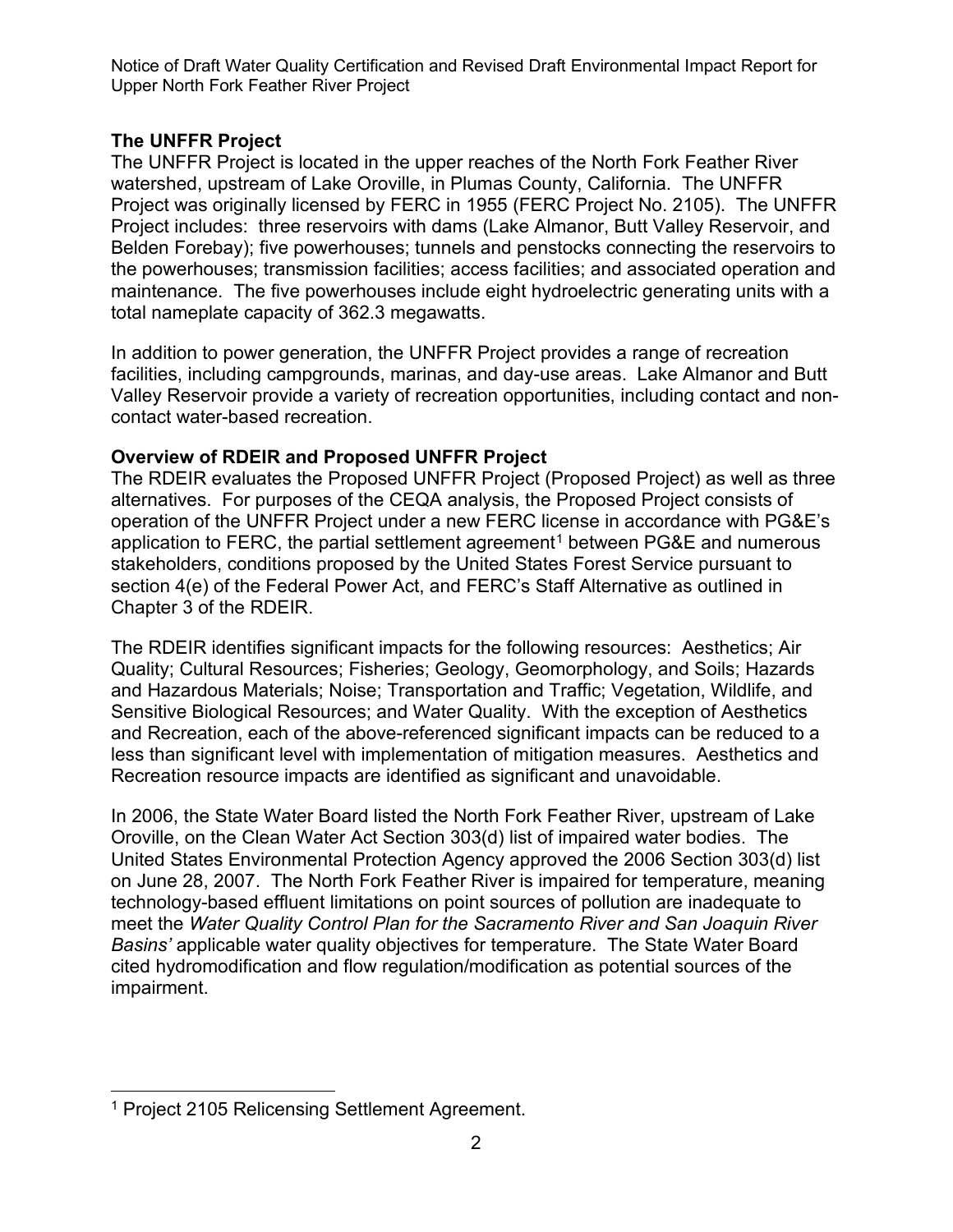## **Draft Water Quality Certification**

In accordance with the Clean Water Act, the draft certification is developed to ensure the UNFFR Project will protect water quality and beneficial uses throughout the term of the new FERC license and any amendments thereto. The draft certification is consistent with Alternative 3 of the RDEIR and is comprised of the following:

- Implementation of the Proposed Project with the minimum flows outlined in the Project 2105 Relicensing Settlement Agreement;
- Increased releases of up to 250 cubic feet per second from the Canyon Dam outlet for purposes of temperature control from June 16 to September 15;
- Monitoring of the North Fork Feather River and Lake Almanor to evaluate water quality and fisheries effects resulting from implementation of the Proposed Project with increased Canyon dam flows; and
- Management framework conditions, whereby the State Water Board can require additional or modified certification conditions for UNFFR Project operations based on monitoring results, if appropriate.

In developing a draft certification, State Water Board staff considered the RDEIR and all supporting information. This includes but is not limited to: FERC's Final *Environmental Impact Statement for the Upper North Fork Feather River Project*; PG&E's application for certification; studies; reports; meeting notes; and stakeholder comments. Throughout the FERC relicensing process, State Water Board staff heard concerns from stakeholders related to potential impacts associated with use of thermal curtains. While the draft certification would allow for the installation of thermal curtains, if needed, during the term of the new FERC license, the draft certification would not require installation of thermal curtains at this time. Rather, the draft certification would require supplemental flow releases along with monitoring and adaptive management to evaluate the effectiveness of the certification conditions and ensure protection of beneficial uses in the North Fork Feather River and Lake Almanor.

## **How to Comment**

## **The comment period for the draft certification is from the date of this notice until 5:00 pm on June 15, 2020**.

#### **The comment period for the RDEIR is from the date of this notice until 5:00 pm on July 7, 2020.**

Comments must specifically identify the document to which the comment(s) apply (i.e., RDEIR or draft certification) and can be submitted electronically or by mail to:

## Email: [WR401Program@waterboards.ca.gov](mailto:WR401Program@waterboards.ca.gov)

or By Mail: State Water Resources Control Board Division of Water Rights – Water Quality Certification Program Attn: Mr. Jordan Smith P.O. Box 2000 Sacramento, CA 95812-2000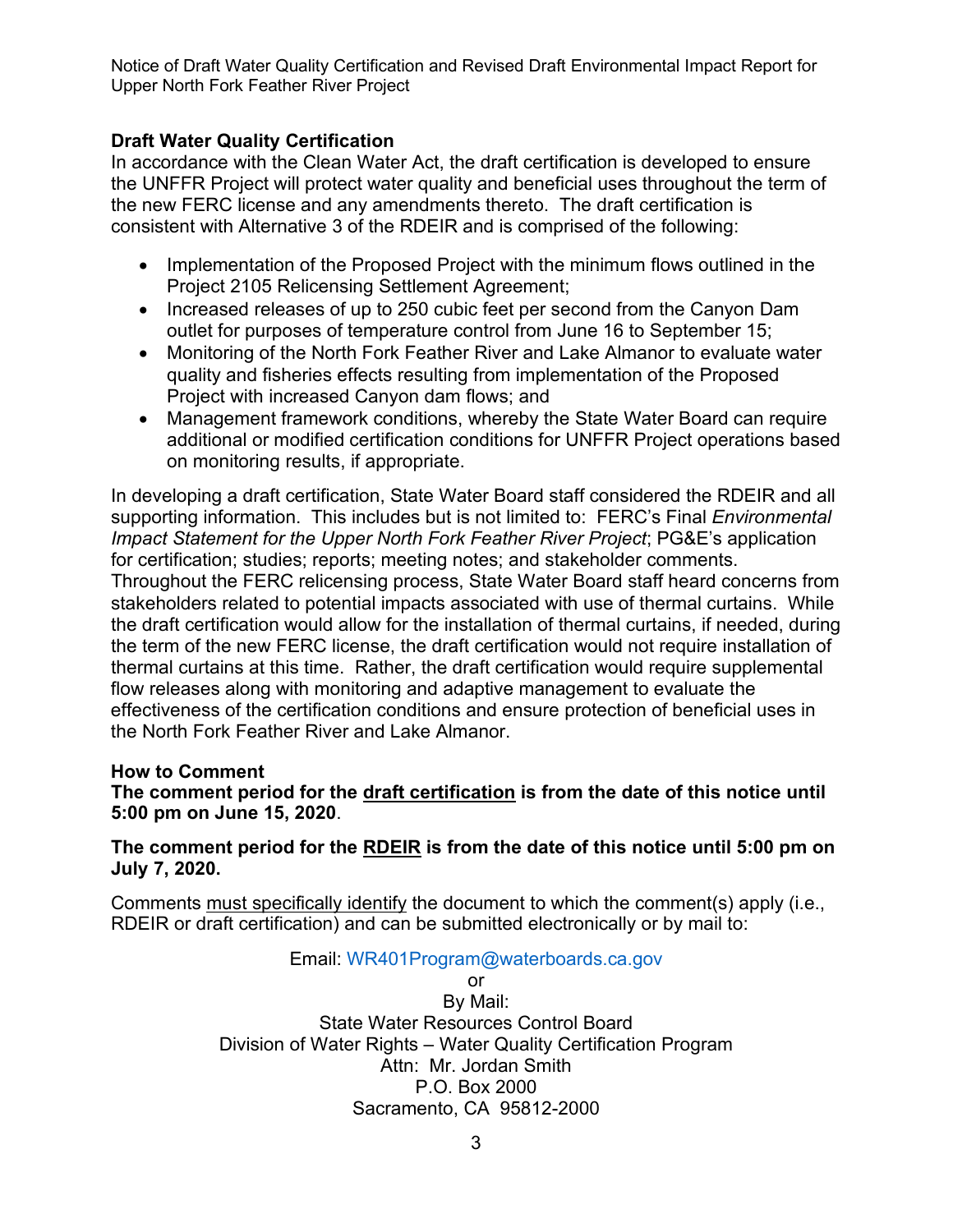The RDEIR and draft certification are available on the **UNFFR Project's [webpage](https://www.waterboards.ca.gov/waterrights/water_issues/programs/water_quality_cert/unffr_ferc2105.html)** at: https://www.waterboards.ca.gov/waterrights/water\_issues/programs/water\_quality\_cert/ unffr\_ferc2105.html

If you cannot access the documents online, you can review hard copies of the RDEIR and draft certification at the locations below. **These documents will be available at the following locations no later than May 26, 2020.** Please note the days the locations are open are provided for convenience; locations may be closed on the indicated days for holidays or other reasons. **We encourage you to call and make an appointment to ensure the office is open and appropriate social distancing can be accommodated during the COVID-19 pandemic.**

State Water Board CalEPA Headquarters Building 1001 I Street, 2<sup>nd</sup> Floor Room 2-114 **Sacramento**, CA 95814 (916) 314-5300 (Wednesdays and Fridays) 8:00 am – 4:00 pm

Central Valley Regional Water Quality Control Board, Redding Office 364 Knollcrest Drive, Suite 2015 **Redding**, CA 96002 (530) 224-4845 (Monday – Friday) 8:00 am – 5:00 pm

# *KEEP INFORMED OF PROJECT MILESTONES*

To receive emails related to the UNFFR Project and other projects pursuing certifications managed by the Division of Water Rights, interested persons should enroll in the "Water Rights Water Quality Certification" e-mail notification service. Instructions on how to sign up for the State Water Board's Email Subscription List are outlined below:

1. Visit:

[http://www.waterboards.ca.gov/resources/email\\_subscriptions/swrcb\\_subscribe.shtml#rights](https://www.waterboards.ca.gov/resources/email_subscriptions/swrcb_subscribe.html#rights)

- 2. Provide your name and email in the required fields.
- 3. In the categories below the email and name fields, select "Water Rights," then "Water Rights Water Quality Certification."
- 4. Click the "Subscribe" button.
- 5. An email will be sent to you. You must respond to the email message to confirm your membership on the selected list(s).

By enrolling in this email list, you will receive notices for current projects in the Division of Water Rights' Water Quality Certification Program, including the UNFFR Project. You can enroll or withdraw from the email subscription service at any time.

If you do not have internet access or do not wish to participate in the Email Subscription List, you may contact Mr. Jordan Smith at (916) 323-3645 and request to receive notices by mail.